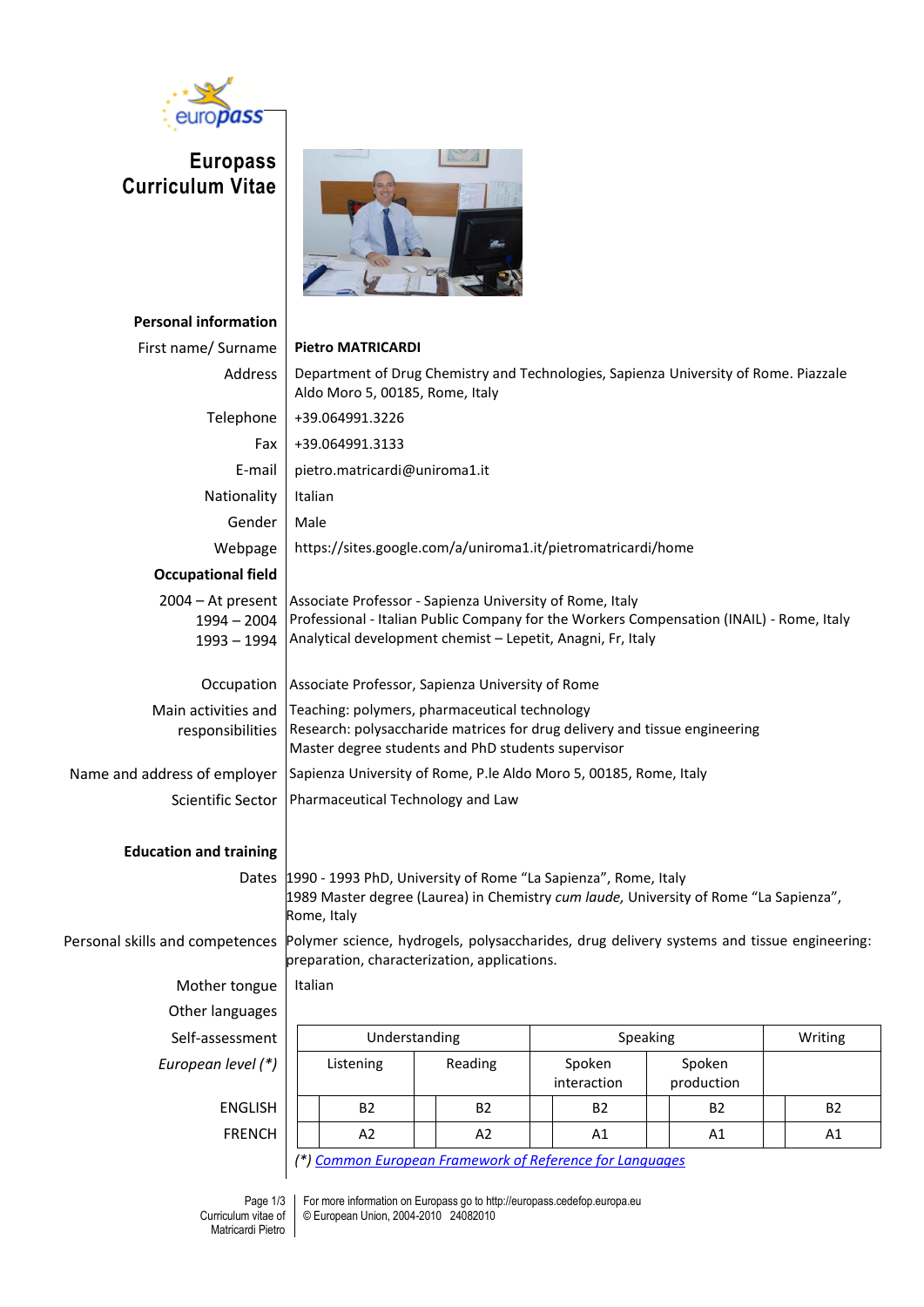1989. Degree in Chemistry *(Laurea) (110/110 cum laude)*

*Dissertation on "Physico-chemical characterization of pectins", University of Rome "La Sapienza" (Supervisors: prof. Vittorio Crescenzi and prof. Mariella Dentini).*

## 1990-1993. PhD in Chemistry

*Dissertation on "Polygalacturonic acid and esters derivatives: physico-chemical characterization of dilute aqueous solutions and hydrogels", University of Rome "La Sapienza" (Supervisor prof. Vittorio Crescenzi). Part of the research was carried out at the University of Trieste. Collaborations with Polybiòs Laboratories (Trieste), Fidia Spa, (Abano Terme - Padova) and with prof. S.B. Ross-Murphy, King's College, London.*

# *PROFESSIONAL*

# 1993 – 1994. LEPETIT, Anagni (FR)

*Analytical development chemist. Development and validation of new analytical methods in the field of pharmaceutical formulations. Standard Operative Procedures elaboration. Participation to inter-laboratory validation programs. Member of the team for the critical point analysis in the production processes.*

# 1994 - 2006. INAIL

*Professional Chemist - Italian Insurance Public Company for the Workers Compensation (INAIL). Chemical risk analysis of workplaces. Industrial hygiene. Teaching to employees and employers on the chemical risk, risk assessment and risk management.*

# 2004 – at present. SAPIENZA University of Rome

*Physico-chemical characterization of polysaccharide matrices in aqueous solutions and in the hydrogel phase. Interpenetrating Polymer Networks (IPNs). Development of drug delivery systems based on polysaccharide hydrogels. Nanoparticulate systems based on polysaccharides for drug and protein delivery. Teaching: "Pharmaceutical Technology", "Macromolecules of pharmaceutical interest", "Safety in the laboratory", Faculty of "Farmacy and Medicine".*

## *MEMBERSHIPS*

- C.R.S. (Controlled Release Society) Italy Chapter. President
- Society for Biohydrogels (member of the Board)
- S.I.R. (Associazione Italiana di Reologia, Italian Rheology Society)
- A.D.R.I.T.E.L.F. (Associazione Docenti e Ricercatori Italiani di Tecnologia e Legislazione Farmaceutiche)

## **Annexes**